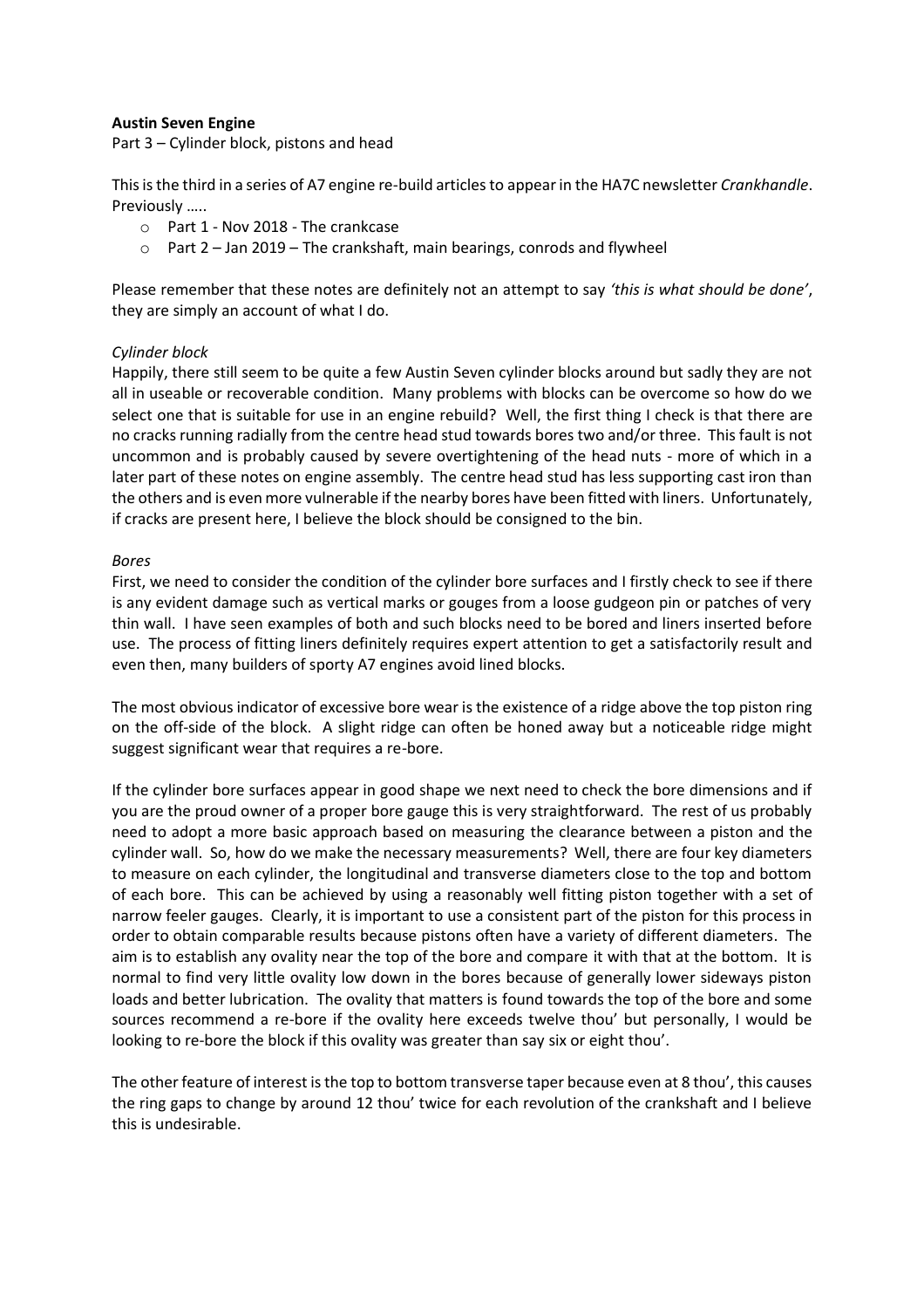If you decide a re-bore is required, it is important to provide the pistons you intend to use and state the required piston to bore clearance. Also, the bores should be brought to their finished dimensions by honing which gives an excellent surface to hold oil – essential whilst running-in.

# *Pistons*

There are three distinct types of piston that we commonly use in our engines –

- $\circ$  Cylindrical split skirt Ideal for touring engines with two compression and two oil control rings, happy to operate with low radial clearance (say three thou' on diameter) giving good control of oil consumption. Sometimes thought to be insufficiently strong for highly tuned engines, although I have had very satisfactory results in moderately tuned road engines
- $\circ$  Cylindrical solid skirt Until recent years the go-to piston for sports engines, again with four rings as above but needs a little more diametric clearance – typically four or five thou'. May use more oil but very strong
- $\circ$  Cut-away sports slipper These modern pistons have two often narrow compression rings and a single oil control ring all above the pin. Supplied in a variety of metric dimensions and considerably lighter than the above types therefore happier at high rev's. The ones I have seen have relatively narrow lands and this restricts the amount of chamfer that can be applied at the top edge of the bore. I have no personal experience of this type but I am told they can cause higher oil consumption

Piston ring clearances will be discussed in Part 5 – Engine assembly.

### *Head and manifold studs*

The studs in A7 blocks are often difficult to remove. This is no surprise, because the buried ends have been in contact with engine coolant (sometimes for many years) thus causing some inevitable corrosion. It is highly unusual to be able to remove studs by using two nuts locked together, unless they have recently been replaced. So, we have to consider other options - and these range from a rather basic approach using a good size 'monkey' wrench or Stilson to the various forms of proper stud extractors.

Stilsons can be effective, especially if used as a pair at 180° to one another but they will often damage the studs- which of course doesn't matter if you plan to replace them. Undoubtedly, the best method of removing studs, is by using a proper stud extractor tool and several different socket-drive types are available. The cheaper ones are based on an eccentrically mounted hardened & knurled steel ring that grips the stud and they can accommodate a range of stud diameters. However, undoubtedly the best ones are the 'roller cage' type but they are rather expensive and you need a separate one for each diameter.



*Using a 'roller cage' type stud extractor*

In all cases, it is helpful to lean repeatedly on the socket wrench or drive bar until you eventually feel it 'give'. The application of heat to the stud can sometimes help release more stubborn examples. Sadly, despite all our best efforts, it is not uncommon for manifold and sometimes head studs - to break rather than allow themselves be unscrewed - and the break will invariably occur just below the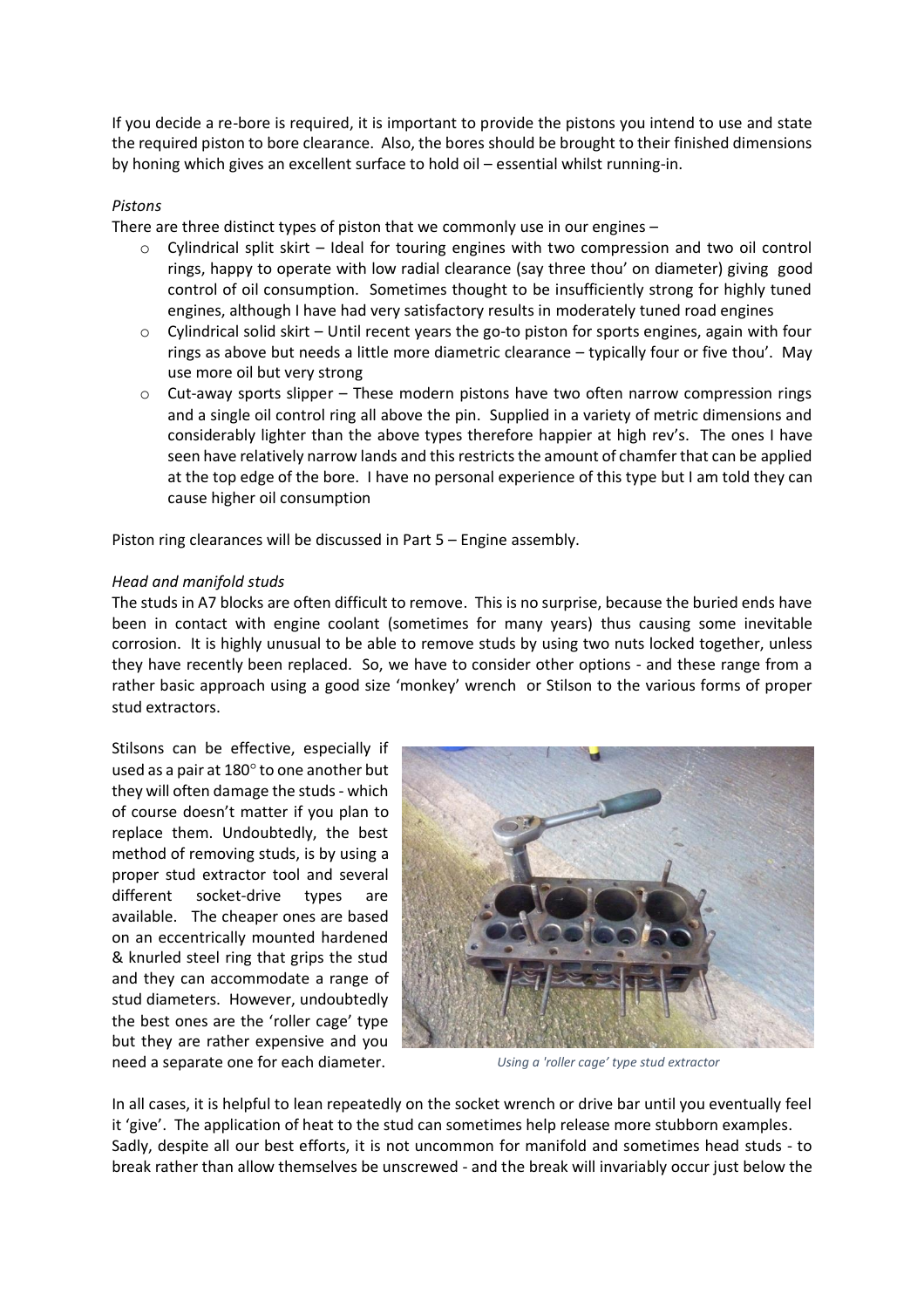block surface. Now, many books tell us that in this event - you simply centre-pop the broken stud remnant near its centre, drill a suitable hole and use a left-hand screw extractor to remove it. I strongly suspect that these writers are simply repeating something they have read but never actually tried to do it themselves. I'm afraid that I have had only very limited success with this approach.

My method of removing broken studs is simple and so-far, has always been successful. For head studs I use an old cylinder head as the primary jig, in conjunction with a steel guide ferrule sitting in the appropriate stud hole. The remains of the stud should be filed flat with the mating surface if it protrudes, then the head secured in position with at least three or four other studs & nuts before inserting and pressing-down the ferrule and drilling-out the core of the offending stud.



Many years ago I turned-up several ferrules to suit 5/16" BSF head studs. The one shown on the left is 1/8" internal diameter and the outside diameter is sized to fit the 5/16" dia stud hole in the head. It is important that the ferrule is a close sliding fit in the stud hole and the drill a good fit in the bore, also the ferrule must reach down

to the top surface of the block. A second ferrule is then substituted to take a 5/16" BSF tapping drill - 7/64" dia will do.

Very often, after drilling, the

remains of the old thread will fall-out or easily be coaxed out. Finally, a carefully aligned 'second' tap will quickly restore the thread to a usable condition.



*Two head stud drilling ferrules*

Broken manifold stud threads can easily be repaired by an entirely equivalent method, with appropriately sized jig ferrules and an old Austin manifold.

I believe it is essential that all threads in the block are in good condition, so if you are unhappy with the results of the above process, or the threads are loose, then stepped studs are probably the answer and they are widely available from our usual suppliers. Several other approaches are discussed in Part 1 of these notes. In any event I would always advocate replacing with new - any studs that do not have excellent threads.

#### *Core plugs*

If you are lucky enough to have an early cylinder block with screw-in core plugs – you can skip this section. Unfortunately, the more common 'knock-in' core plugs can appear perfectly OK but in-fact be wafer thin due to internal corrosion. So, unless I'm sure the core plugs have been replaced in recent years and therefore known to be sound, I believe it is prudent to replace them with new when rebuilding an engine. It is also much easier to clear the internal water passages of the block with the plugs removed.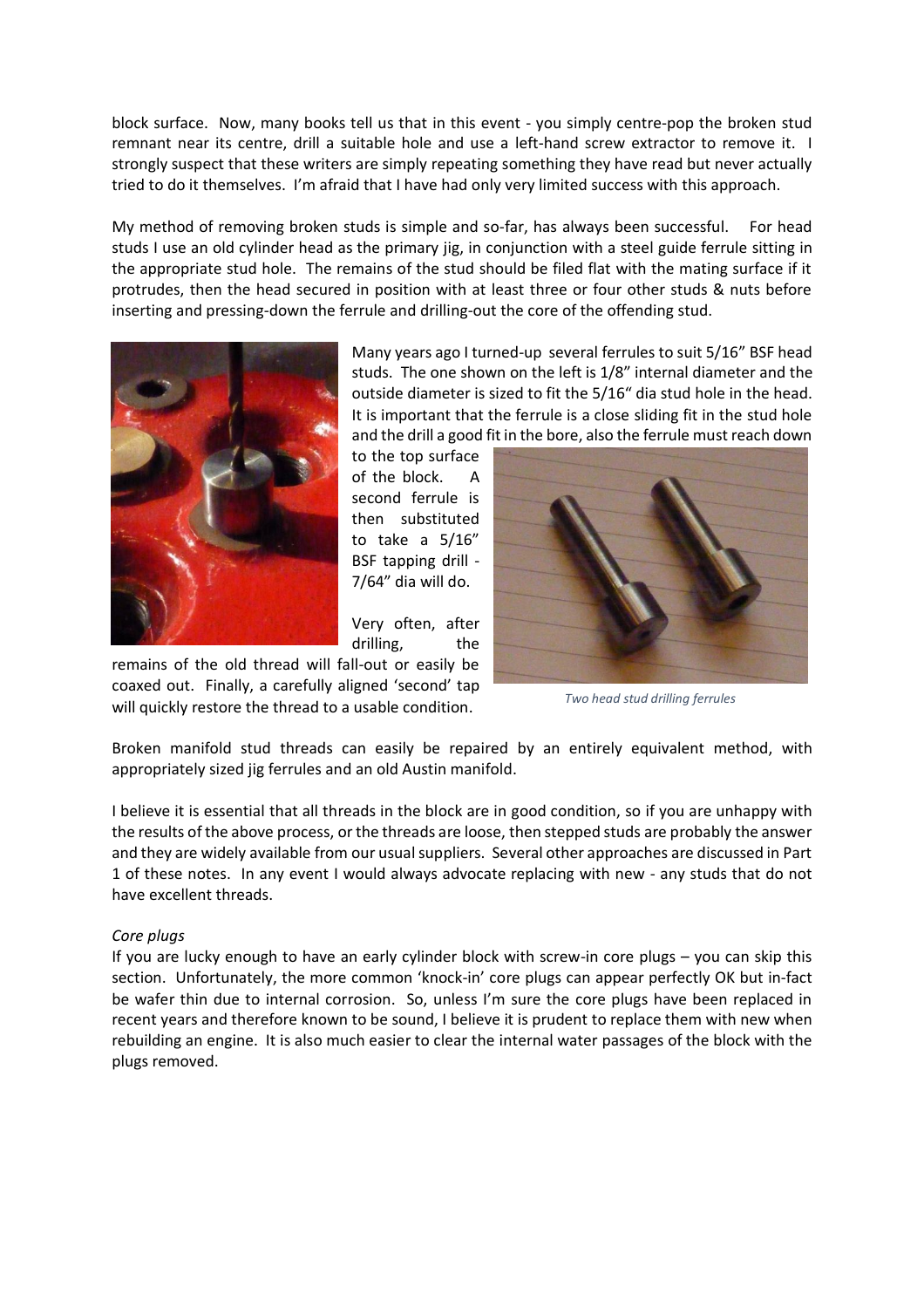Core plug removal is normally straightforward you simply drive a small sharp cold chisel through the centre and lever out the remains.

Many years ago I had a core plug fail not long after I had replaced it, and the problem seemed to be a badly corroded housing. So, nowadays, I always ensure the seating is thoroughly sound before assembly. The seat shown here in the photo was machined a little deeper (there is plenty of metal to accommodate this) using a boring head with the block clamped upside-down on the bed of a Myford 7 Series lathe with suitable spacers. This provided a perfect seat.



*New core plug and clean seating*

Some new core plugs have a corrosion resistant plated surface but if this is absent, then it is prudent to apply some protection to the inner surface. A two-part epoxy paint would be ideal. The proper installation process for domed core plugs is well known - using a steel drift, slightly smaller in diameter than the plug and the plug placed (concave side down) on a thin bead of 2-part epoxy putty. Then quickly follow-up with a whopping blow from a heavy hammer (sometimes several) but definitely not a series of gentle blows.

For core plugs in the block, I adopt a belt and braces approach to completely eliminate the likelihood of any further problems by adding steel cover-plates (see photos). The plates are about 1/16" thick -





*Plug fitted & 6BA holes tapped Core plug cover plate complete*

sealed in position on a gasket smeared with Hylomar and finally secured by six 6BA x 3/8" long countersunk steel setscrews. Yes, I know what you are thinking and I agree - this is probably completely unnecessary but I am determined never to have another a core plug problem! Interestingly, I recently heard of another risk averse engine builder who used to install a second core plug on top of the first - something I've never seen in the text books but certainly a lot quicker than my method.

#### *Coolant passageways*

The water passages in A7 blocks are often restricted by hard rust deposits which need to be cleared if we are to avoid an engine that boils when climbing long steep hills on sunny days. Most of this obstructing material can be removed by poking around with a hardened blade through the side water inlet opening but the worst affected region is likely to be the 'hot side' adjacent to the exhaust manifold. Luckily, there is an excellent article on the A7OC website dealing with this very subject, that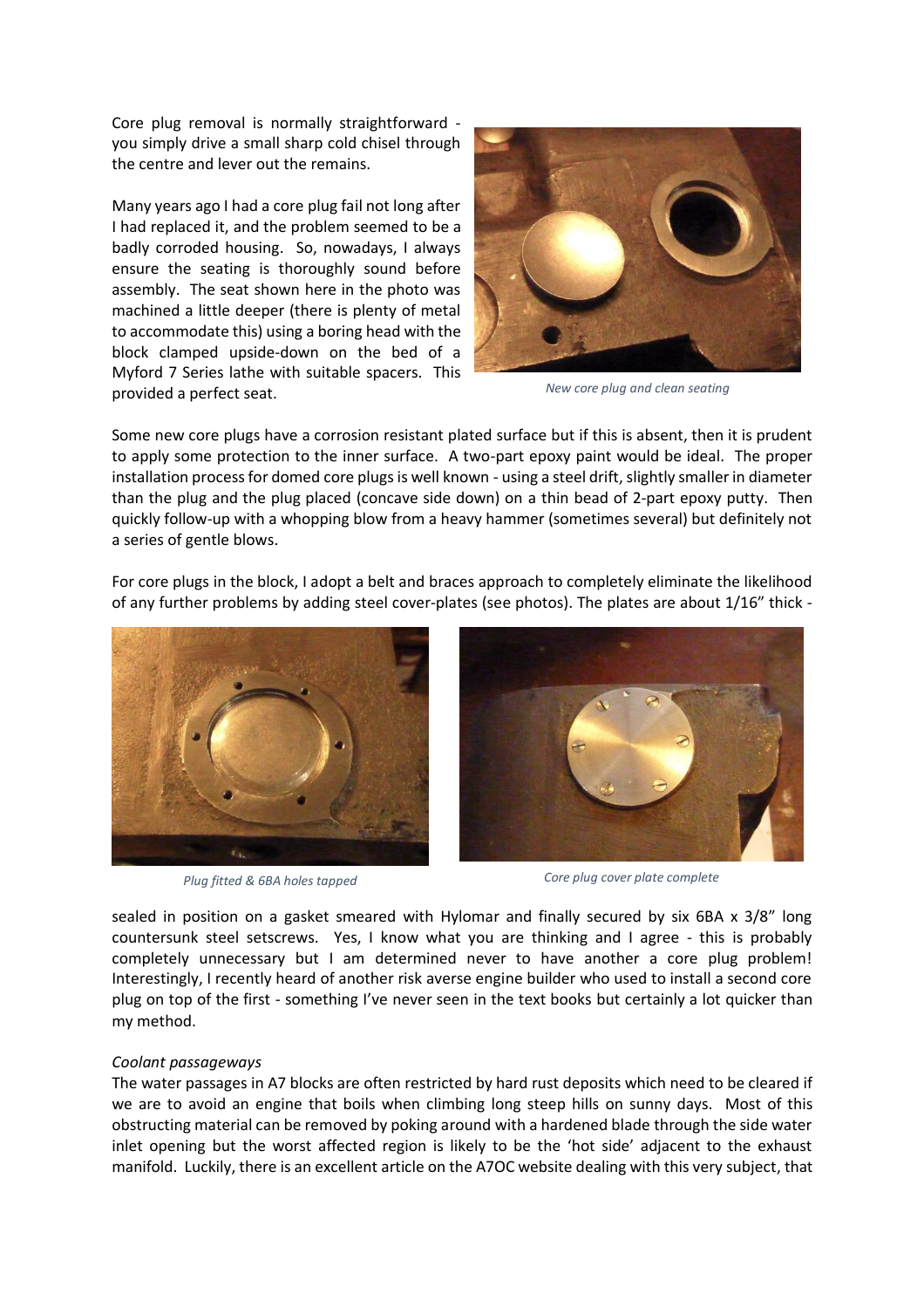recommends appropriate drill sizes and depths to clear this part of the block (and head). It is also important that when the manifold studs are installed, they do not protrude into these newly cleared areas.

### *Side water inlet*

The cast iron 'bridges' supporting the side water inlet mounting studs are often badly corroded. If the 'bridges' are largely intact but the 5/16" BSF stud hole threads are in poor condition, it is often possible to drill and tap say 7/16" x 26 TPI and turn-up a pair of bushes (I use bronze) threaded externally to suit and internally 5'16" BSF as shown in the following photos.



*Holes drilled and re-tapped oversize Fitting new bronze bush*



*New bushes finished flush*

The bushes are fixed in position with high strength Loctite and after curing – cut and filed flush with the flange surface as shown in the photo on the left.

I have used this method several times and it has proved entirely satisfactory.

However, if the 'bridges' are badly damaged or non-existent and you are desperate to retain your favourite block – then all is not lost, because laser cut stainless steel repair plates are now available.

There is an excellent article by Colin Danks on the Bristol A7 Club Website …. <http://www.ba7c.org/> (with photos by Terry Griffin) that describes in detail the fitting of a repair plate.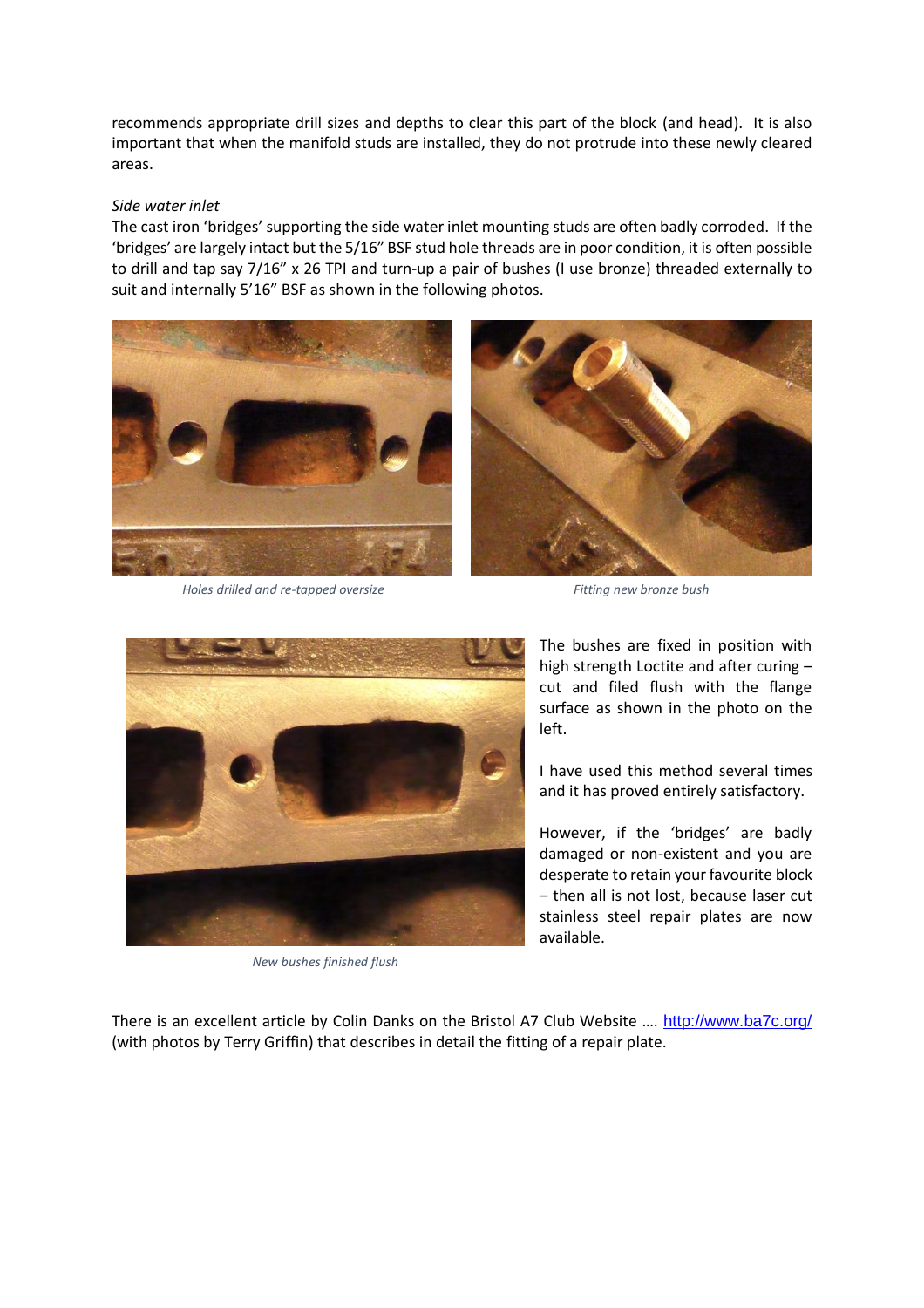In essence, the plate is fixed in position with stainless steel countersunk set-screws on a gasket with sealant. The plate is not really thick enough to thread for the 5/16" studs, so nuts (preferably also stainless) need to be silver 'soldered' on the back. Any remaining 'bridge remnants obviously need to be sawn off to clear these nuts.

My thanks to the BA7C for their kind permission to include the photo on the right of a completed flange repair installation.



#### *Manifold studs*



Austin's standard ¼"diameter manifold studs have always struck me as being slightly flimsy - so, I make mine 9/32" diameter, threaded BSF and make nice beefy 7/16" AF brass nuts to suit. Much better engineering in my view and I like to think that Sir Herbert wouldn't be too disapproving!

The photo here shows a set of completed manifold studs and nuts on an engine that was destined to be fitted with a sports freeflow exhaust together with a separate alloy induction manifold.

Hence the different stud lengths, bespoke spacers and a blanked-off centre stud.

#### *Block to crankcase fixings*

The cylinder block is attached to the crankcase by eight 5/16" BSF studs and for normal use with single valve springs and a standard camshaft this is probably adequate so long as the threads in the crankcase are in good condition. However, if like me you like your engine to develop a little more power, you might employ a camshaft that gives a little extra valve lift and to fully exploit its potential, you will frequently want to employ high engine revs which calls for double valve springs. All this suggests to me that those eight studs might appreciate a little help especially in the areas at either end of the camshaft. I have seen a variety of solutions over the years that include bolts running from inside the crankcase to different patterns of external brackets some of which struck me as decidedly clumsy.

My approach is to attach simple mild steel brackets at the front and back of the engine above the line of the camshaft attached to both the block and crankcase. Although there is not a great deal of space to accommodate such brackets (especially at the front of the engine) or depth of aluminium to secure them, it is possible with care to make and fit suitable items. The examples shown in the following photos are attached to the block by a pair of 5/16" BSF countersunk hex drive setscrews secured with threadlock and to the crankcase by ¼" BSF studs and nuts. The stud spacing of the rear bracket looks somewhat irregular but they were positioned to maximise the available depth of crankcase material.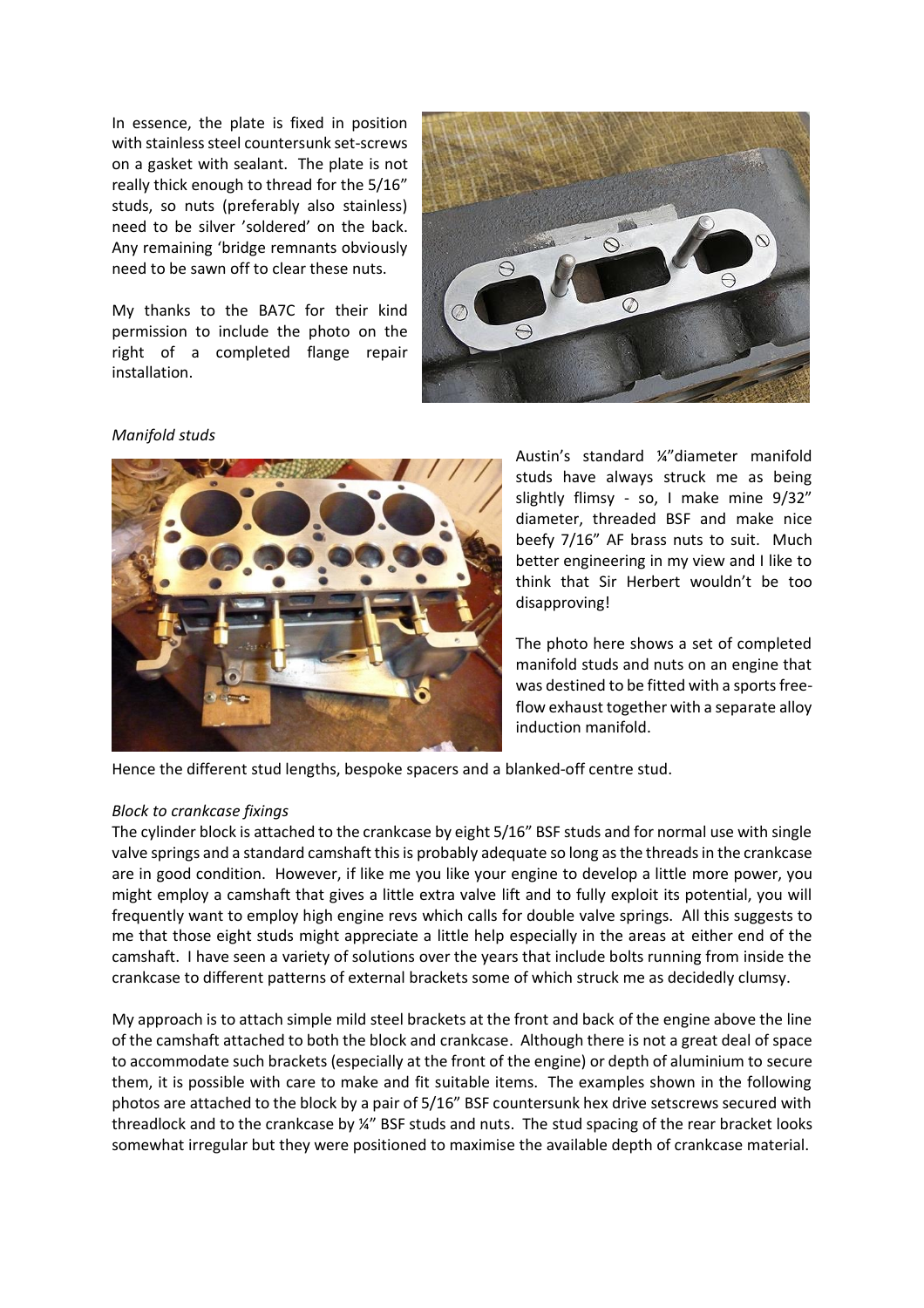

*Front - straddles the cam bearing screw Rear - deliberate uneven stud spacing*



A very approximate calculation suggests that each bracket provides a 'holding-down' capacity at least equivalent to an additional 5/16" block/crankcase stud. In any event, it seems to work because I have no oil leakage from the block/crankcase joint despite frequently using high engine rev's.

#### *Ports*

A great deal of information regarding optimal side-valve port geometry for high revving racing engines, can be found in the 750 Club Companion and Special Builders Guide. Much of this is very interesting reading but for a lively road-going engine, I conclude that generally smooth passages devoid of any sharp steps is all we need. Depending on the choice of manifold, this probably means removing some metal from the outer ends of the ports and making sure the gasket does not intrude. The bottom end of the head stud immediately over the Siamese inlet ports can also usefully be smoothed-off as shown in the following photos.



*Before After*

I believe there is no advantage in polishing the ports, a smooth matt finish being more desirable, although this is not the case with the cylinder head and piston crown where a polished finish will offer some advantage.

#### *Valves*

If the valves can be wobbled in their guides to any extent, I always replace the guides with new. The old ones can easily be driven downwards for removal with a suitable stepped drift and new ones inserted the same way, preferably with a copper washer protecting the top surface of the guide. Better practice of course would be to use a simply made threaded 'puller'. With the new guides in place, it is useful to check that a clean valve slides freely but without any play. If the valve is tight, careful use of an expanding reamer will soon ensure a good sliding fit. Incidentally, the guides should be positioned so that the top surface projects 3/32" into the valve port.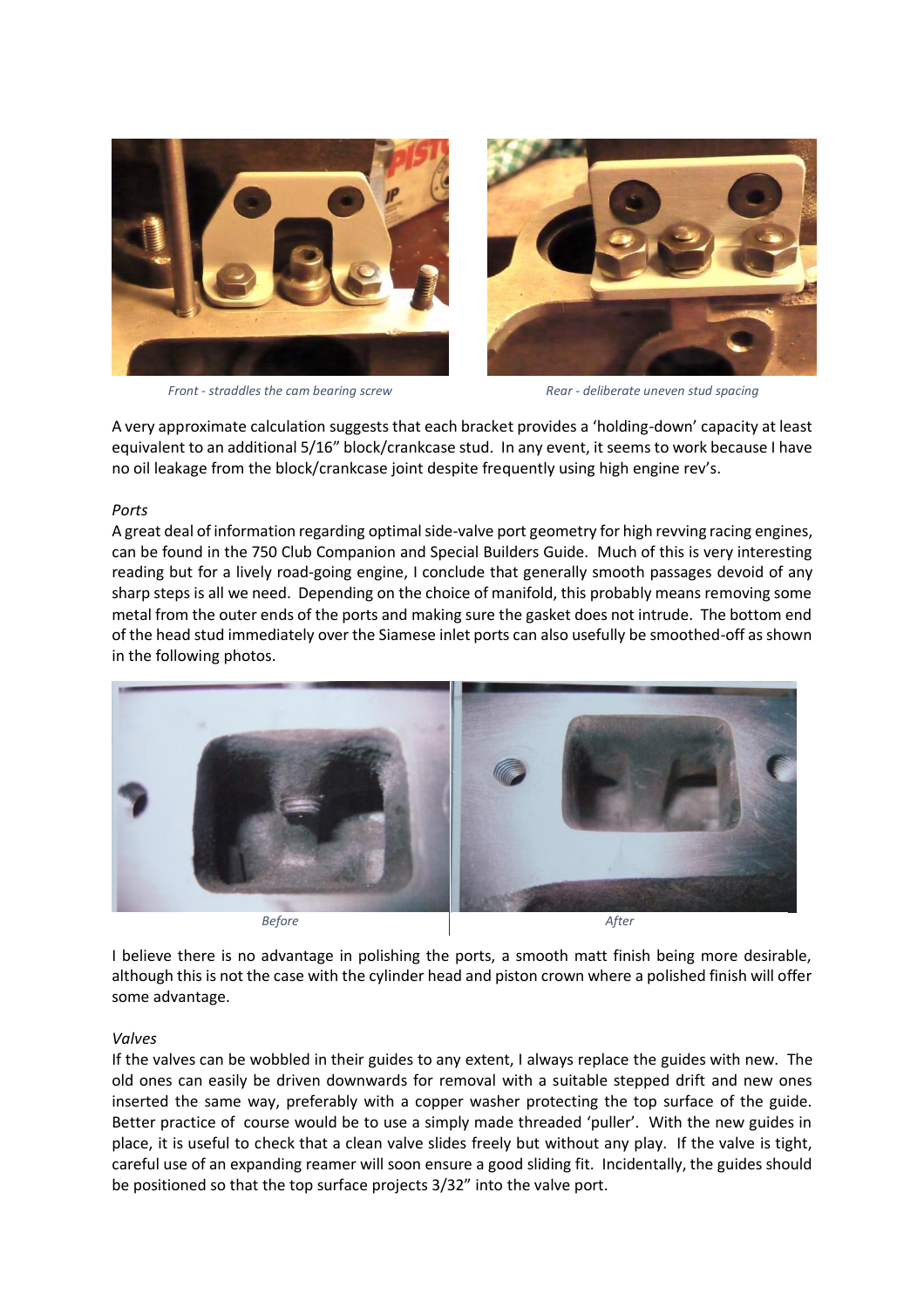The valve seat should be re-cut after installing new guides, removing as little material as possible noting that standard seats are  $45^{\circ}$  and a seat width of around 0.10" is typical.

#### *Valves*

It seems Sir Herbert believed that standard size valves were fine for A7 engines - and for modest power requirements, I'm sure he was right. On the other hand, if you seek a little more oomph and are willing to run the engine at higher revs, then fitting larger inlet valves is pretty straightforward. A 1.00"dia cutter with a 0.275" dia mandrel to fit the valve guide is run at slow speed to cut a depth of around 5/8" and the bottom of the cut blended into the port with a rotating grind stone. A new valve seat is then cut in the top face. This can with advantage be cut at  $30^{\circ}$  and only a narrow seat of say  $1/16''$ width is needed, because the incoming mixture tends to keep the valve and seat a good deal cooler than the exhaust.



*Boring for larger inlet valves Large inlet valve in position*



*Inlet (top) and exhaust valves*

Large inlet valves are available from our suppliers and the heads are typically 1.142" (29mm)dia. I make sure there is a clearance between enlarged inlet and standard exhaust valves on assembly of around 10 thou and this can be achieved by carefully turning down the inlet valve head in the lathe.

Incidentally, whilst using the lathe, the top edges of enlarged inlets can usefully be slightly rounded to improve gas flow into the combustion chamber. This can be seen on the top valve in the photo also the much wider seat on the lower standard size exhaust valve.

I definitely favour valves secured with cotters rather than pins because many years ago, I had a pin shear. I also use double valve springs with cotter cups to suit, which allows the engine to achieve high rev's whilst eliminating the chance of any valve bounce.